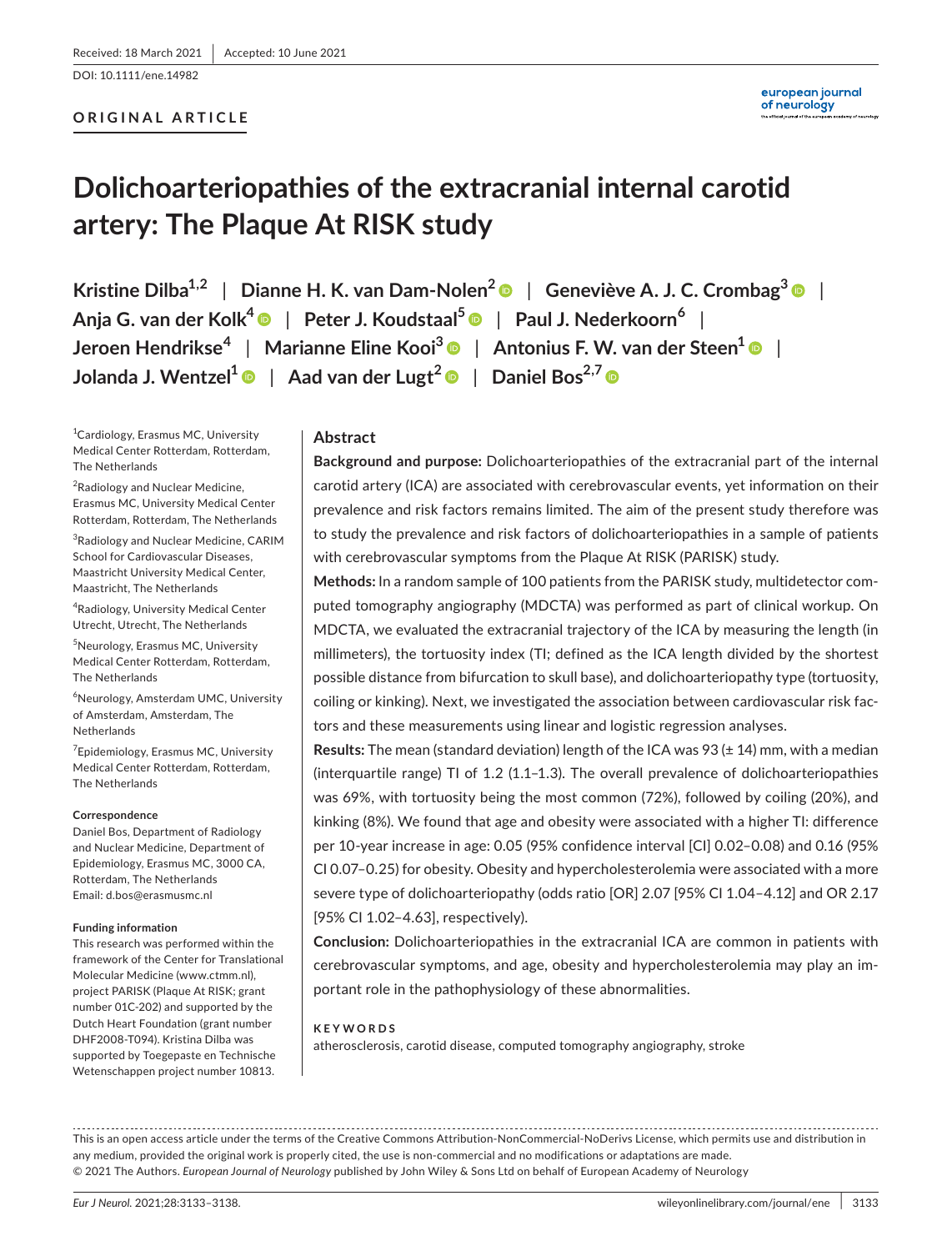#### **INTRODUCTION**

Dolichoarteriopathies are abnormal configurations in the geometry and course of the extracranial part of the internal carotid artery (ICA). These abnormalities have been linked to a wide range of cerebrovascular symptoms, such as transient ischemic attacks (TIAs) and even potentially life-threatening ischemic strokes requiring prompt interventions [1–6]. Despite the potential harm of carotid dolichoarteriopathies, information on their prevalence and etiology remains limited.

The prevalence of dolichoarteriopathies in the ICA may range from 4% to 66% in symptomatic patients [7,8]. An important explanation for this wide range of prevalence estimates is the heterogeneity in the assessment of dolichoarteriopathies across studies. First, the main noninvasive imaging modality that has been used to assess carotid dolichoarteriopaties is ultrasonography. Important shortcomings of ultrasonography for assessing dolichoarteriopathies are its restricted coverage of the trajectory of the ICA and a high observer dependency. Second, the classification of dolichoarteriopathies currently relies on subjective, visual assessments, which are particularly troublesome when differentiating between straight and slightly tortuous arteries, leading to substantial misclassification of dolicharteriopathies.

In addition to information on the prevalence of carotid dolichoarteriopathies, the evidence on risk factors for dolichoarteriopathies remains equally inconsistent. In some studies among patients with a wide range of pathologies including stroke, dementia or other neurological conditions, hypertension, body mass index (BMI), hypercholesterolemia, diabetes mellitus and cigarette smoking were linked to dolichoarteriopathies [4,5,7–9], while other studies did not find any association of these factors with dolichoarteriopathies [10–13]. Yet, given the potential harm of these aberrations, detailed insight into the contributing risk factors is paramount.

We therefore investigated the prevalence of ICA dolichoarteriopathies using quantitative measurements and traditional visual rating in a random sample of symptomatic stroke and TIA patients who underwent multidetector computed tomography angiography (MDCTA). Furthermore, we investigated the association between common cardiovascular risk factors and these dolichoarteriopathies.

#### **METHODS**

#### **Study population**

We randomly selected 100 patients from the Plaque At RISK (PARISK) cohort (clinicaltrials.gov: NCT01208025) who underwent MDCTA between September 2010 and December 2014. The PARISK study is a Dutch prospective multicenter cohort study that uses noninvasive plaque imaging to identify patients with mild to moderate carotid artery stenosis (<70%) and an increased risk of recurrent stroke [14].

#### **Statement of ethics**

The PARISK study was approved by the institutional Medical Ethical Committees. Written informed consent was obtained from each participant in each center before enrollment.

#### **MDCTA image acquisition**

Image acquisition was performed using a 16-, 64- or 128-slice MDCTA system using a standardized optimized contrast-enhanced MDCTA protocol (120 kVp, 150–180 mAs, collimation 16 × 0.75 mm or  $64 \times 2 \times 0.6$  mm, pitch <1), ranging from the ascending aorta to the intracranial circulation (3 cm above the sella turcica) [14]. Image reconstructions are made with a field of view of 120–160 mm, matrix size 512 × 512, slice thickness 1.0 mm, increment 0.6–0.7 mm and with intermediate reconstruction algorithms.

#### **Assessment of ICA dolichoarteriopathies**

For the evaluation of dolichoarteriopathies, all MDCTA images were transferred to a workstation equipped with dedicated threedimensional analysis software (Syngo.via; Siemens, Erlangen, Germany). For all 100 patients, we evaluated the course of both carotid arteries using the following strategy.

#### Quantitative measurements of dolichoarteriopathies

First, we calculated the length of the ICA in mm by quantifying the length of the centerline from the carotid bifurcation to the point of entering the skull. Second, we calculated the shortest distance from the carotid bifurcation to the skull base (in a three-dimensional multiplane view) in millimeters to subsequently calculate the tortuosity index (TI) by dividing the real length of the ICA by the shortest distance from bifurcation to skull. Thus, a higher TI represents a more tortuous vessel.

#### Qualitative assessment of dolichoarteriopathies

Two trained readers in carotid computed tomography (K.D./D.v.D.N.) performed the ICA morphological classification under the supervision of an expert in vascular imaging (D.B.) and neuroradiologist (A.v.d.L.) according to a classification system as described by Weibel and Fields [15] (Figure 1). All were blinded to the clinical data of the patients. We classified arteries as follows: tortuosity: S- or C-shaped course of the ICA; coiling: an exaggerated S-shaped curve or a circular configuration of the course of the ICA; kinking: angulation of one or more segments of the ICA associated with a visible impression of the lumen. The extracranial ICA was classified as straight if none of the abovementioned abnormalities were seen. In case of two or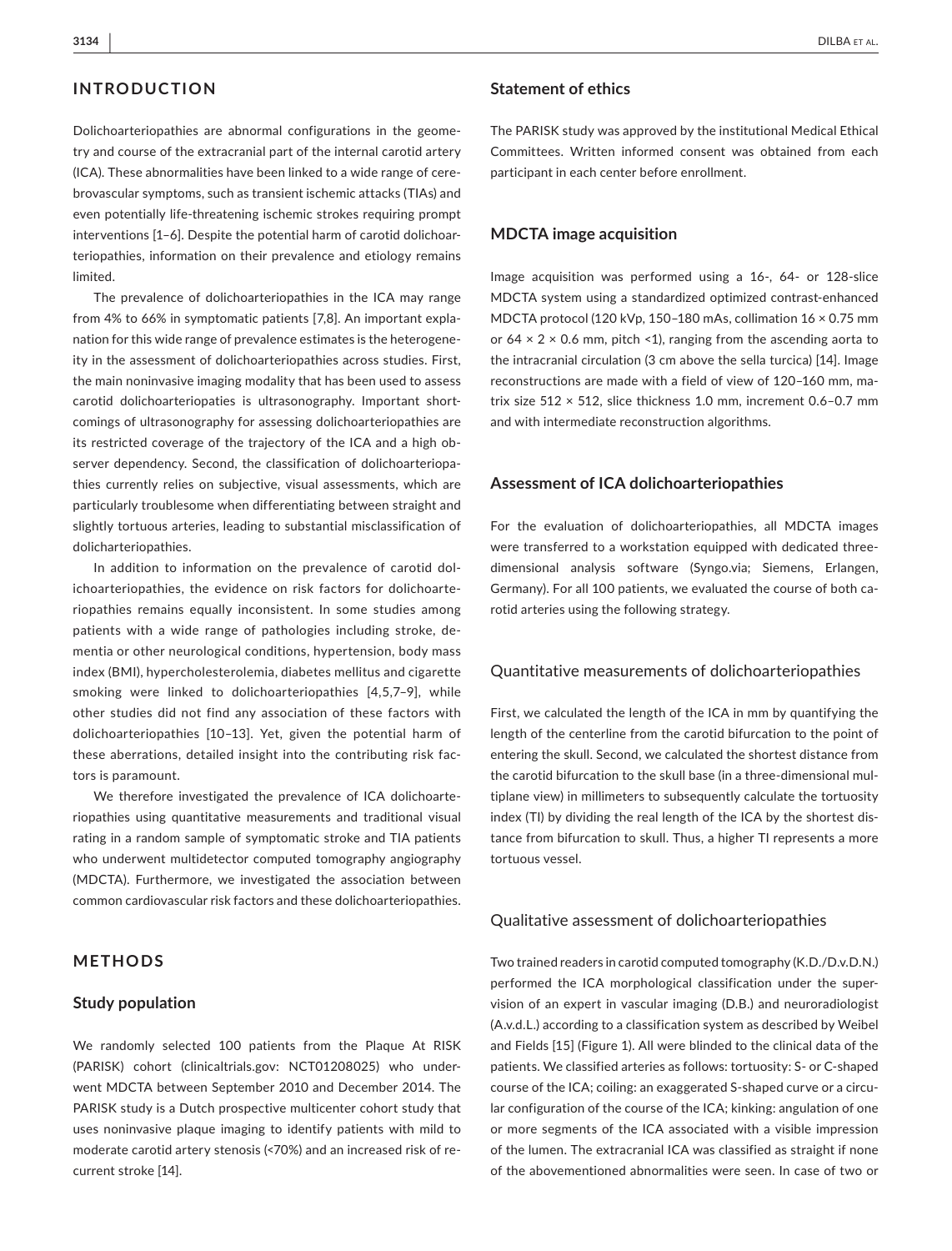

**FIGURE 1** Multidetector computed tomography angiography examples (maximum intensity projection views) and schematic illustrations of different types of dolichoarteriopathy of the extracranial internal carotid artery. ECA, external carotid artery; ICA, internal carotid artery

more abnormalities in the same artery, we classified the artery according to the most severe abnormality (from mild to severe: tortuosity; coiling; kinking).

#### **Assessment of cardiovascular risk factors**

We assessed the following cardiovascular risk factors: BMI, hypertension, hypercholesterolemia, diabetes mellitus, and smoking status (ever- versus never-smoker) [14,16].

#### **Statistical analysis**

To compare the frequency of the type of dolichoarteriopathy between left and right, and between symptomatic and asymptomatic side, we used McNemar's tests. Potential differences in the length of the ICA between left and right, and between symptomatic and asymptomatic were investigated using paired *t*-tests. Given the skewed distribution of the TI, Wilcoxon signed rank tests were used to evaluate differences between left and right, and between symptomatic and asymptomatic carotid arteries.

Next, we assessed the association between cardiovascular risk factors and dolichoarteriopathies. In order to take into account the fact that one patient has two arteries, which are inherently subject

to the presence or absence of the same cardiovascular risk factors of that patient (in-patient correlation), we used a generalized estimation equation approach. Using linear (ICA length, TI) and ordinal logistic models (classification of dolichoarteriopathies [straight/ tortuous/coiling/kinking]), we assessed the association of sex, age, obesity, hypertension, hypercholesterolemia, diabetes mellitus, and smoking with the outcomes. In Model 1, the risk factors were entered individually. In Model 2, all factors were entered simultaneously to investigate whether specific risk factors were linked to the outcomes independent of other risk factors. Given that both coiling and kinking are regarded as potential cerebrovascular event risk-increasing dolichoarteriopathies, we combined these into one category in our ordinal logistic models. Multiple imputation algorithms (with five imputations) were used to deal with missing values in the cardiovascular risk factors (missing: obesity *n* = 3; hypertension *n* = 9; hypercholesterolemia *n* = 4; diabetes mellitus *n* = 13). All analyses were performed using IBM SPSS Statistics version 21.

#### **RESULTS**

The mean (standard deviation [SD]) age of the patients was 66 (8) years, and 76% were male. Obesity was present in 18% of the population, hypertension in 69%, hypercholesterolemia in 79%, diabetes mellitus in 23%, and 81% had ever smoked.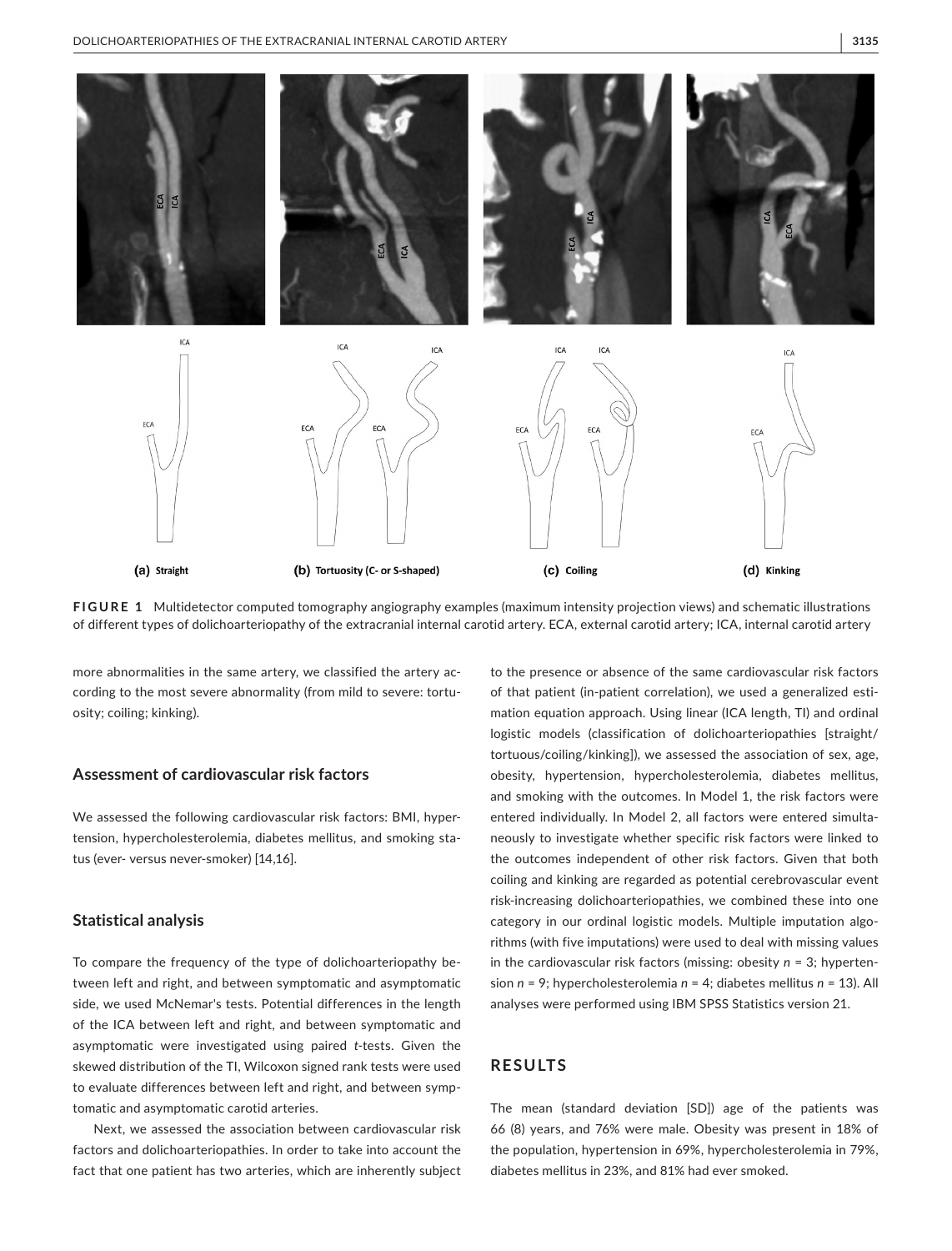#### **Prevalence and distribution of dolichoarteriopathies in the ICA**

From the 200 arteries in 100 patients, we had to exclude two arteries from the analyses because of the presence of a stent and an occlusion. We found a mean (SD) length of the ICA of 93 (14) mm with a median (interquartile range [IQR]) TI of 1.2 (1.1–1.3). Dolichoarteriopathies were present in 136 arteries (69%). The most common type of dolichoarteriopathy was tortuosity (98/136 = 72%), followed by coiling  $(27/136 = 20\%)$ , and kinking  $(11/136 = 8\%)$ . Tortuosity occurred bilaterally in 69% of the cases, coiling in 59%, but kinking only occurred unilaterally. We found no statistically significant differences between the length of the ICA, TI or presence of dolichoarteriopathies when comparing the ICA on the right and left side or when comparing the symptomatic and asymptomatic side (Tables 1 and 2).

#### **Cardiovascular risk factors and dolichoarteriopathies**

Male sex was independently associated with a longer ICA: difference between male and female sex: 9.28 mm (95% confidence interval [CI] 4.62; 13.93). Older age and obesity were associated with a higher TI: difference per 10-year increase in age: 0.05 (95% CI 0.02–0.08), and 0.16 (95% CI 0.07–0.25) for obesity (Table 3). Obesity and hypercholesterolemia were independently associated with the severity of dolichoarteriopathy (odds ratio [OR] 2.07 [95% CI 1.04–4.12] and OR 2.17 [95% CI 1.02–4.63]; Table 4).

#### **DISCUSSION**

We found that dolichoarteriopathies are very common in patients with recent cerebrovascular symptoms. The length and TI of the ICA, and the presence of dolichoarteriopathies were similar between the

**TABLE 1** Comparison of dolichoarteriopathies prevalence, extracranial internal carotid artery length and tortuosity index between the right and left extracranial internal carotid artery

|                                    | Right $(n = 99)$  | Left ( $n = 99$ )   | р<br>value |
|------------------------------------|-------------------|---------------------|------------|
| $Mean \pm SD$<br>length ICA,<br>mm | $94 \pm 15$       | $93 \pm 14$         | 0.11       |
| TI ICA median<br>(IQR)             | $1.14(1.07-1.28)$ | $1.17(1.09 - 1.29)$ | 0.06       |
| Straight, n (%)                    | 34 (34)           | 28 (29)             | 0.29       |
| Tortuous, n (%)                    | 45 (45)           | 53 (53)             | 0.19       |
| Coiling, $n$ $(\%)$                | 13(13)            | 14 (14)             | 1.00       |
| Kinking, $n$ $%$                   | 7(7)              | 4 (4)               | $N.A.^a$   |

Abbreviations: ICA, internal carotid artery; IQR, interquartile range; *n*, number; SD, standard deviation; TI, tortuosity index.

<sup>a</sup>Due to the low numbers, no statistical comparison was made.

right and left carotid artery. Male sex, age, obesity and hypercholesterolemia were linked to dolichoarteriopathies.

The prevalence of dolichoarteriopathies of 69% that we found is in agreement with previous studies reporting a high prevalence of these abnormalities, especially in patients with cardiovascular risk factors [7,8,17]. When examining types of dolichoarteriopathies, we found that kinking occurred less frequently than tortuosity and coiling. An important remark with regard to this finding is that we defined kinking as a configuration with an impression of the lumen in the inner curvature of the kink. As this is only possible to assess on computed tomography angiography (CTA), and not on ultrasonography, which was used in most previous studies, we likely have recorded a lower, but more accurate prevalence of kinking than previous studies [18,19]. Additionally, the head position might influence carotid artery geometry; the supine position with the head tilted back during CTA ensures a similar position of all patients, whereas during ultrasonography the head position could vary [18,19].

Tortuosity is postulated to be a generally benign abnormality, whereas kinking and coiling are potentially harmful in light of cerebrovascular disease [1,18,20]. Carotid artery kinking and coiling are thought to alter the blood flow to the brain and may, in case of coexistence of atherosclerosis or disturbances in self-regulatory blood flow mechanisms, lead to cerebral ischemia [18,21–23]. Additionally, kinks and coilings might induce turbulences in the blood flow that can lead to thrombus formation with subsequent embolization [1,20,24]. However, in the present cross-sectional analysis we did not find differences in the prevalence of dolichoarteriopathies according to the symptomatic and asymptomatic arteries. Hence, future longitudinal studies are warranted to further investigate the link between dolichoartiopathies and the risk of stroke.

In terms of risk factors for dolichoarteriopathies, we found that male sex was independently associated with the length of the ICA. However, this is likely completely driven by the fact that men are generally taller than women, which was further confirmed by the lack of a finding for TI. When investigating the other cardiovascular risk factors, we found that age, obesity and hypercholesterolemia

**TABLE 2** Comparison of dolichoarteriopathies prevalence, extracranial internal carotid artery length and tortuosity index between the symptomatic and asymptomatic extracranial internal carotid artery

|                                 | Symptomatic<br>$(n = 99)$ | Asymptomatic<br>$(n = 99)$ | p<br>value        |
|---------------------------------|---------------------------|----------------------------|-------------------|
| Mean $\pm$ SD ICA<br>length, mm | $95 \pm 15$               | $92 + 13$                  | 0.07              |
| TI ICA median (IQR)             | $1.15(1.07-1.30)$         | $1.16(1.09 - 1.28)$        | 0.06              |
| Straight, n (%)                 | 32(32)                    | 30 (30)                    | 0.83              |
| Tortuous, n (%)                 | 50 (50)                   | 48 (48)                    | 1.00              |
| Coiling, $n$ $(\%)$             | 11(11)                    | 16 (16)                    | 0.23              |
| Kinking, n (%)                  | 7 (7)                     | 4(4)                       | N.A. <sup>a</sup> |

Abbreviations: ICA, internal carotid artery; IQR, interquartile range; *n*, number; SD, standard deviation; TI, tortuosity index.

<sup>a</sup>Due to the low numbers, no statistical comparison was made.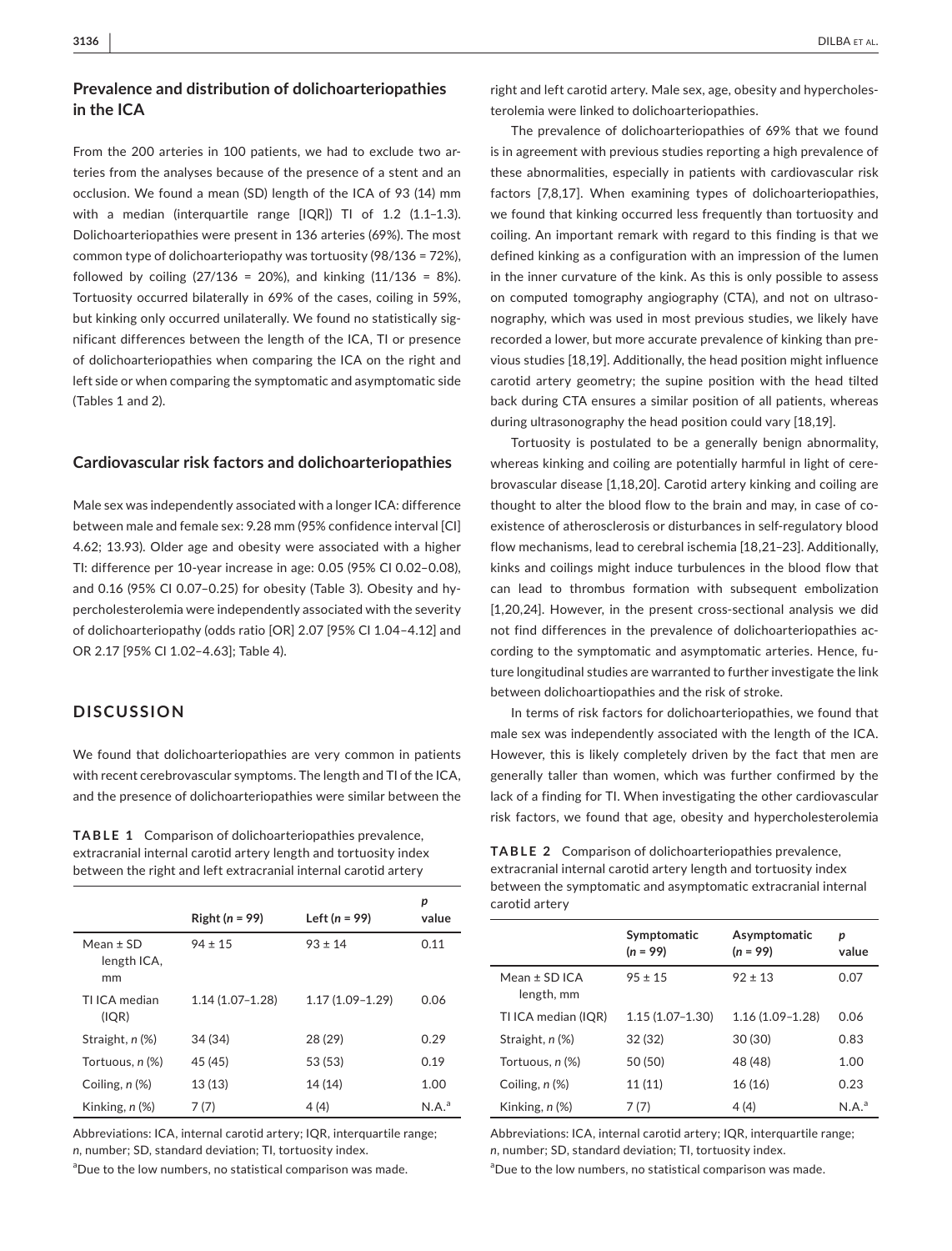| ${\sf TABLE}$ ${\sf 3}$ $\;$ Associations of cardiovascular risk factors with length and tortuosity index of the extracranial internal carotid artery |  |
|-------------------------------------------------------------------------------------------------------------------------------------------------------|--|
|-------------------------------------------------------------------------------------------------------------------------------------------------------|--|

|                         | ICA length (mm)<br>Regression coefficient [95% CI] |                           | <b>TI</b>                       |                          |
|-------------------------|----------------------------------------------------|---------------------------|---------------------------------|--------------------------|
|                         |                                                    |                           | Regression coefficient [95% CI] |                          |
|                         | Model 1                                            | Model 2                   | Model 1                         | Model 2                  |
| Sex (male)              | 8.85 [4.61;13.09]                                  | $9.28$ [4.62;13.93]       | $-0.02$ [ $-0.09;0.06$ ]        | $-0.02$ [ $-0.09;0.04$ ] |
| Age (10 years increase) | 2.48 [0.58;4.38]                                   | $1.00$ [-0.90;2.89]       | $0.04$ [0.01;0.07]              | $0.05$ [0.02;0.08]       |
| Obesity                 | $3.04$ [-2.84;8.92]                                | 4.03 [-2.21;10.26]        | $3.04$ [-2.84;8.92]             | $0.16$ [0.07;0.25]       |
| Hypertension            | 2.57 [-1.88;7.02]                                  | $1.50$ [-3.01;6.01]       | $0.04[-0.01;0.10]$              | $0.01$ [-0.05;0.07]      |
| Hypercholesterolemia    | $1.62$ [-4.44;7.68]                                | $4.15[-0.69;9.00]$        | $0.05$ [-0.01;0.11]             | $-0.01$ $[-0.06;0.06]$   |
| Diabetes mellitus       | $-0.69$ [ $-5.21$ ; 3.84]                          | $-1.47$ [ $-5.75;2.81$ ]  | $0.06$ [-0.01;0.13]             | $0.05$ [-0.01;0.12]      |
| Ever smoker             | $-1.20$ $[-6.05;3.66]$                             | $-1.04$ [ $-5.79$ ; 3.71] | $0.03$ [-0.03;0.09]             | $0.05$ $[-0.01;0.11]$    |

*Note:* Model 1: Univariable model.

Model 2: Multivariable model with all variables entered simultaneously.

Abbreviations: CI, confidence interval; ICA, internal carotid artery; TI, tortuosity index.

**TABLE 4** Associations of cardiovascular risk factors with classification of dolichoarteriopathies.

|                        | Classification: straight vs. tortuous vs.<br>coiling and kinking<br>Odds ratio [95% CI] |                    |
|------------------------|-----------------------------------------------------------------------------------------|--------------------|
|                        |                                                                                         |                    |
|                        | Model 1                                                                                 | Model 2            |
| Sex (male)             | $0.95$ [0.51;1.75]                                                                      | $0.96$ [0.53;1.73] |
| Age (10-year increase) | 10.33 [10.01:10.67]                                                                     | 10.30 [9.96;10.65] |
| Obesity                | 2.37 [1.20:4.69]                                                                        | 2.07 [1.04:4.12]   |
| Hypertension           | 1.48 [0.82:2.67]                                                                        | 1.29 [0.70:2.40]   |
| Hypercholesterolemia   | 2.67 [1.29;5.56]                                                                        | 2.17 [1.02;4.63]   |
| Diabetes mellitus      | 1.19 [0.64;2.19]                                                                        | 1.13 [0.60;2.12]   |
| Ever smoker            | $0.86$ [0.45:1.63]                                                                      | 1.06 [0.56:1.99]   |

*Note:* Model 1: Univariable model.

Model 2: Multivariable model with all variables entered simultaneously. Abbreviation: CI, confidence interval.

were most prominently associated with higher TI and more severe types of dolichoarteriopathies. For obesity, it has been proposed that larger amounts of abdominal visceral fat increase the intraabdominal static pressure which may result in an upward shift of the diaphragm and a rise of the mediastinum. Consequently, the distance from the aortic arch to the skull base may change and result in carotid dolichoarteriopathy [1,7]. Future studies should be focused on further elucidating this potential explanation. The observed association between old age and TI supports the theory that dolichoarteriopathies partly develop as a result of ageing, due to a substantial loss of arterial elasticity [25]. Overall, the development of dolichoarteriopathies seems to be the result of a complex interaction of multiple factors, which merits further investigation.

Strengths of the present study were the use of MDCTA and of quantitative measures to evaluate dolichoarteriopathies. The study

also has some limitations. First, the results can only be generalized to persons with recent cerebrovascular symptoms; data on the prevalence of dolichoarteriopathies in the general population and according to different age categories would be of great value, in particular, as these may represent an important but underestimated risk factor for stroke. Second, given the cross-sectional analyses, we were unable to investigate the link between dolichoarteriopathies and symptomatology.

In conclusion, dolichoarteriopathies in the extracranial ICA are common findings in patients with recent cerebrovascular symptoms. Age, obesity and hypercholesterolemia may play an important role in the pathophysiology of dolichoarteriopathies at this location.

#### **ACKNOWLEDGMENTS**

The authors thank Marcel Dijkshoorn for his technical support with Syngo.via software.

#### **CONFLICT OF INTEREST**

None.

#### **AUTHOR CONTRIBUTIONS**

**Kristina Dilba:** Data curation (lead); Formal analysis (lead); Methodology (equal); Writing – original draft (lead). **Dianne H.K. van Dam-Nolen:** Data curation (equal); Formal analysis (equal); Methodology (equal); Visualization (equal); Writing – original draft (equal); Writing – review and editing (equal). **Geneviève A.J.C. Crombag:** Writing – review and editing (supporting). **Anja G. van der Kolk:** Writing – review and editing (supporting). **Peter J**. **Koudstaal:** Funding acquisition (equal); Resources (equal); Supervision (equal); Writing – review and editing (equal). **Paul J. Nederkoorn:** Funding acquisition (equal); Resources (equal); Writing – review and editing (equal). **Jeroen Hendrikse:** Funding acquisition (equal); Resources (equal); Writing – review and editing (equal). **Marianne Eline Kooi:** Funding acquisition (equal); Resources (equal); Supervision (equal);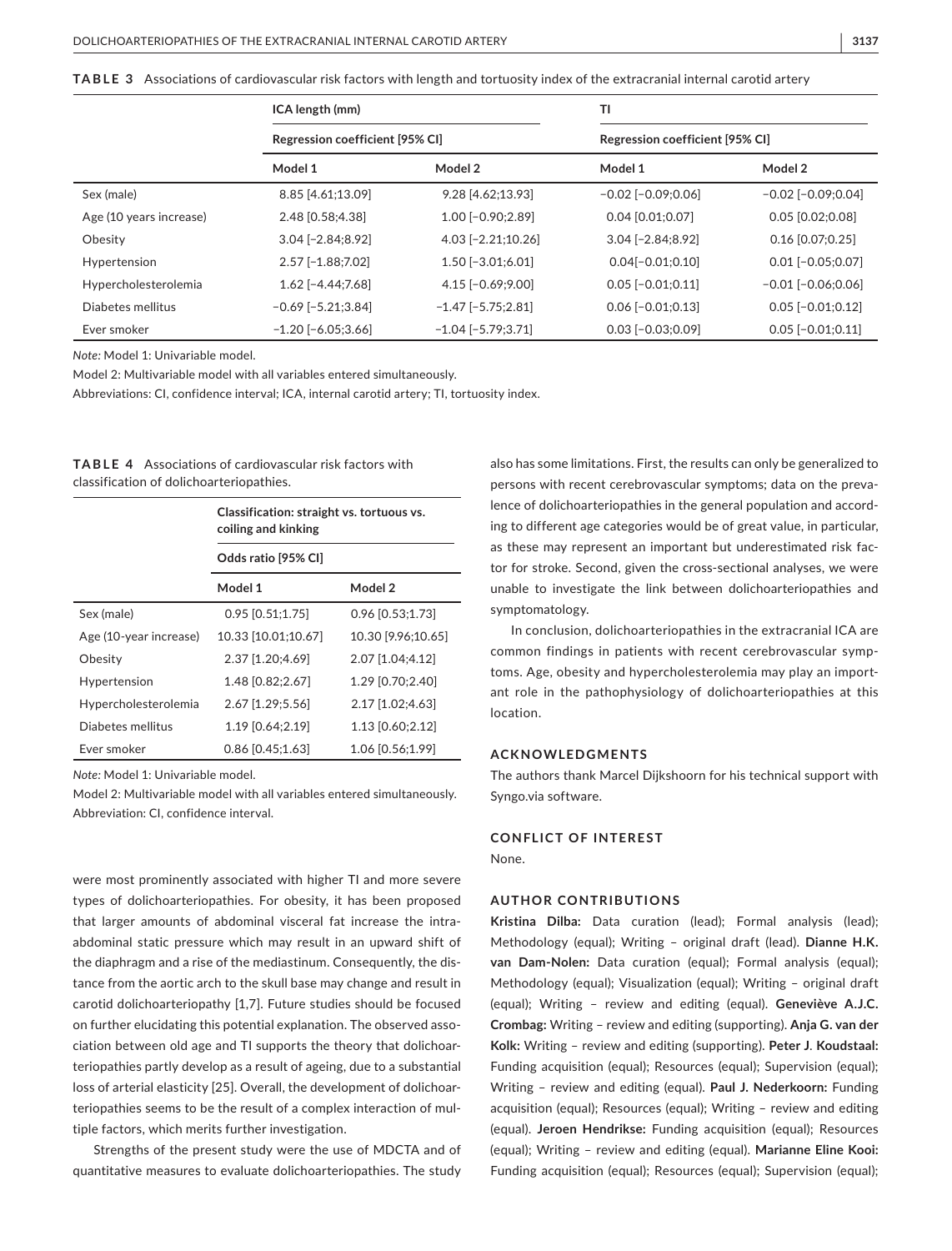Writing – review and editing (equal). **Antonius F.W. van der Steen:** Funding acquisition (equal); Resources (equal); Writing – review and editing (equal). **Jolanda J. Wentzel:** Conceptualization (supporting); Methodology (equal); Resources (equal); Writing – review and editing (equal). **Aad van der Lugt:** Conceptualization (equal); Funding acquisition (equal); Resources (equal); Supervision (supporting); Writing – review and editing (equal). **Daniel Bos:** Conceptualization (lead); Data curation (supporting); Formal analysis (supporting); Funding acquisition (supporting); Methodology (equal); Supervision (lead); Writing – review and editing (lead).

#### **DATA AVAILABILITY STATEMENT**

The data used in this research were collected subject to the informed consent of the participants. Access to the data will only be granted in line with that consent, subject to approval by the project ethics board and under a formal Data Sharing Agreement.

#### **ORCID**

*Dianne H. K. van Dam-Nolen* [https://orcid.](https://orcid.org/0000-0002-4527-3876) [org/0000-0002-4527-3876](https://orcid.org/0000-0002-4527-3876)

*Geneviève A. J. C. Crombag* [https://orcid.](https://orcid.org/0000-0002-6233-3391) [org/0000-0002-6233-3391](https://orcid.org/0000-0002-6233-3391)

*Anja G. van der Kol[k](https://orcid.org/0000-0002-8267-8848)* <https://orcid.org/0000-0002-8267-8848> *Peter J. Koudstaal* <https://orcid.org/0000-0003-4998-9609> *Marianne Eline Kooi* **<https://orcid.org/0000-0001-7562-5724>** *Antonius F. W. van der Steen* [https://orcid.](https://orcid.org/0000-0002-8045-7363)

[org/0000-0002-8045-7363](https://orcid.org/0000-0002-8045-7363)

*Jolanda J. Wentzel* <https://orcid.org/0000-0001-9893-3404> *Aad van der Lug[t](https://orcid.org/0000-0002-6159-2228)* <https://orcid.org/0000-0002-6159-2228> *Daniel Bos* <https://orcid.org/0000-0001-8979-2603>

#### **REFERENCES**

- 1. Leipzig TJ, Dohrmann GJ. The tortuous or kinked carotid artery: pathogenesis and clinical considerations. A historical review. *Surg Neurol*. 1986;25:478-486.
- 2. Koskas F, Bahnini A, Walden R, Kieffer E. Stenotic coiling and kinking of the internal carotid artery. *Ann Vasc Surg*. 1993;7:530-540.
- 3. Ballotta E, Abbruzzese E, Thiene G, et al. The elongation of the internal carotid artery: early and long-term results of patients having surgery compared with unoperated controls. *Ann Vasc Surg*. 1997;11:120-128.
- 4. Martins HFG, Mayer A, Batista P, et al. Morphological changes of the internal carotid artery: prevalence and characteristics. A clinical and ultrasonographic study in a series of 19 804 patients over 25 years old. *Eur J Neurol*. 2018;25:171-177.
- 5. Pancera P, Ribul M, Presciuttini B, Lechi A. Prevalence of carotid artery kinking in 590 consecutive subjects evaluated by Echocolordoppler. Is there a correlation with arterial hypertension? *J Intern Med*. 2000;248;7-12.
- 6. Yu J, Qu L, Xu B, et al. Current understanding of dolichoarteriopathies of the internal carotid artery: a review. *Int J Med Sci*. 2017;14:772-784.
- 7. Wang HF, Wang DM, Wang JJ, et al. Extracranial internal carotid artery tortuosity and body mass index. *Front Neurol*. 2017;8:508.
- 8. Del Corso L, Moruzzo D, Conte B, et al. Tortuosity, kinking, and coiling of the carotid artery: expression of atherosclerosis or aging? *Angiology*. 1998;49:361-371.
- 9. Ghilardi G, Longhi F, De Monti M, Bortolani E. [Carotid kinking and arterial hypertension. Preliminary results of the OPI program] Kinking carotideo ed ipertensione arteriosa. Risultati preliminari del programma OPI. *Minerva Cardioangiol*. 1993;41:287-291.
- 10. Prencipe G, Pellegrino L, Vairo F, Tomaiuolo M, Furio OA. [Dolichoarteriopathy (kinking, coiling, tortuosity) of the carotid arteries and cardiovascular risk factors] Dolicoarteriopatie (kinking, coiling, tortuosita) delle arterie carotidi e fattori di rischio cardiovascolare. *Minerva Cardioangiol*. 1998;46:1-7.
- 11. Pellegrino L, Prencipe G. [Dolichoarteriopathies (kinking, coiling, tortuosity) of carotid arteries and atherosclerotic disease: an ultrasonographic study] Dolicoarteriopatie (kinking, coiling, tortuosita) delle arterie carotidi e malattia aterosclerotica: studio ultrasonografico. *Cardiologia*. 1998;43:959-966.
- 12. Togay-Isikay C, Kim J, Betterman K, et al. Carotid artery tortuosity, kinking, coiling: stroke risk factor, marker, or curiosity? *Acta Neurol Belg*. 2005;105:68-72.
- 13. Beigelman R, Izaguirre AM, Robles M, Grana DR, Ambrosio G, Milei J. Are kinking and coiling of carotid artery congenital or acquired? *Angiology*. 2010;61:107-112.
- 14. Truijman MTB, Kooi ME, van Dijk AC, et al. Plaque At RISK (PARISK): prospective multicenter study to improve diagnosis of high-risk carotid plaques. *Int J Stroke*. 2014;9:747-754.
- 15. Weibel J, Fields WS. Tortuosity, coiling, and kinking of the internal carotid artery: II. Relationship of morphological variation to cerebrovascular insufficiency. *Neurology*. 1965;15:462-468.
- 16. van Dijk AC, Truijman MTB, Hussain B, et al. Intraplaque hemorrhage and the plaque surface in carotid atherosclerosis: the Plaque At RISK Study (PARISK). *AJNR Am J Neuroradiol*. 2015;36:2127-2133.
- 17. Sacco S, Totaro R, Baldassarre M, Carolei A. Morphological variations of the internal carotid artery: prevalence, characteristics and association with cerebrovascular disease. *Int J Angiol*. 2007;16:59-61.
- 18. Saba L, Mallarini G. Correlation between kinking and coiling of the carotid arteries as assessed using MDCTA with symptoms and degree of stenosis. *Clin Radiol*. 2010;65:729-734.
- 19. Quattlebaum JK Jr, Wade JS, Whiddon CM. Stroke associated with elongation and kinking of the carotid artery: long-term follow-up. *Ann Surg*. 1973;177:572-579.
- 20. Milic DJ, Jovanovic MM, Zivic SS, Jankovic RJ. Coiling of the left common carotid artery as a cause of transient ischemic attacks. *J Vasc Surg*. 2007;45:411-413.
- 21. Kaplan ML, Bontsevich DN. Effect of the form of pathological tortuosity of the internal carotid artery on cerebral haemodynamics. *Angiol Sosud Khir*. 2013;19:102-106.
- 22. Derrick JR, Estess M, Williams D. Circulatory dynamics in kinking of the carotid artery. *Surgery*. 1965;58:381-383.
- 23. Wang L, Zhao F, Wang D, et al. Pressure drop in tortuosity/kinking of the internal carotid artery: simulation and clinical investigation. *Biomed Res Int*. 2016;2016:2428970.
- 24. Mukherjee D, Inahara T. Management of the tortuous internal carotid artery. *Am J Surg*. 1985;149:651-655.
- 25. Kamenskiy AV, Pipinos II, Dzenis YA, et al. Effects of age on the physiological and mechanical characteristics of human femoropopliteal arteries. *Acta Biomater*. 2015;11:304-313.

#### **How to cite this article:** Dilba K, van Dam-Nolen DHK,

Crombag GAJC, et al. Dolichoarteriopathies of the extracranial internal carotid artery: The Plaque At RISK study. *Eur J Neurol*. 2021;28:3133–3138. <https://doi.org/10.1111/ene.14982>